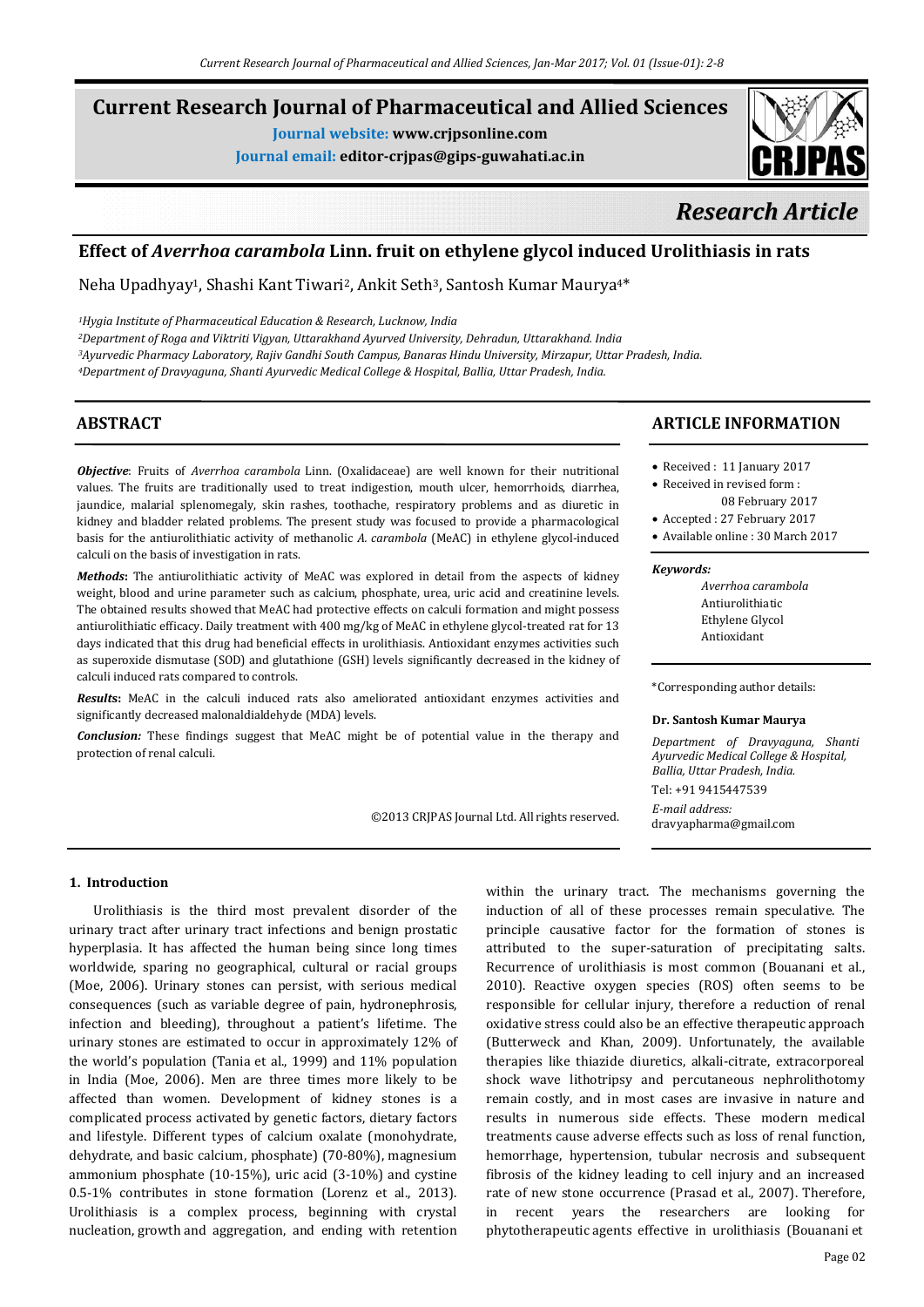al., 2010) as an alternative or adjunct therapy. Herbal drug therapy is the most trusted system of medicine in South East Asian countries like India where plants are the part of culture and life style. A variety of plants were previously investigated for their usefulness in urolithiasis without any adverse effects (Prasad et al., 2007). So, it is important to find out an alternative approach for the management of urinary stones, therefore phytotherapy is being sought.

 *A. carambola* (Oxalidaceae) is a plant with diverse potentials. The plant is found throughout India, particularly in Gujarat and Maharashtra states. *A. carambola* is a small, evergreen, multi-stemmed tree 3-5 m high. Many secondary metabolites have been identified from plant such as quercetin-3-O-β-d-glucoside lupeol, anthraquinone glucoside, rutin, βsitosterol. Anti-inflammatory, antimicrobial, antioxidant, anti ulcer effect (Dasgupta, 2013) etc. were reported for the plant but till today no investigation was performed for its antiurolithiatic activity. According to Ahmed and Singh, (2011) drinking of half tea glass of fruit juice supplemented with silver daily for five days remove kidney stone (Ahmed and Singh, 2011). In another reported remedy Citrus latipes (Swingle) Tanaka fruit extract mixed with that of A. carambola with a pinch of salt and honey is prescribed in urinary tract stones (Lokendrajit et al., 2011).

#### **2. Material and Methods**

#### *2.1. Plant material*

 All the plant materials were collected from the local market of Varanasi, Uttar Pradesh, India. The plants were authenticated by Dr. Anil Kumar Singh, Professor, Department of Dravyaguna, Faculty of Ayurveda, Institute of Medical Sciences, Banaras Hindu University, Varanasi. The specimen of the same has been deposited in department.

#### *2.1.1. Preparation of aqueous extract*

 The dried plant material was made into coarse powder using mechanical grinder, passed through mesh sieve (20 #). The powdered material was subjected to cold maceration using methanol for 7 days (shaking frequently for 6 h and was allowed to stand for 18 h) at room temperature. The content of flask was filtered through Whatmann No. 1 filter paper. Filtrate was then dried in rotary flash evaporator (Perfit India, Pvt. Ltd.) below 60°C under reduced pressure and dried extract was obtained. The extract was solubilized in 5% CMC and used for studying antiurolithiatic activity.

# *2.2. Animals*

 Adult male albino rats (170±30 g) were procured from the Central Animal House, Hygia Institute of Pharmaceutical Education and Research, Lucknow. The animals were kept in a temperature-controlled room (22±2°C) with humidity (55±10%) and 12 h light and 12 h dark cycle. The animals were provided with standard pelleted feed (Amrit Pvt. Ltd. Pune, India) and fresh water *ad libitum*. Rats were exposed to standard laboratory environment for at least one week before the experiment. The study has been approved by the Institutional Animal Ethical Committee (IAEC) of Committee (HIPER/2013-14/CAEC/24).

# *2.3. Chemicals and Reagent*

 Ethylene glycol (Merck Laboratories, Mumbai, India), Cystone tablets (The Himalaya Drug Company, Makali, Bangalore, India; Batch No. 19300746F; Mfg. Date: Sep.-2013; Exp. Date: Sep-2018), MgCl (E. Merck, Darmstadt, Germany), Citric acid trisodium salt (Sigma Chemical Co., USA) were used in the experiment. Standard estimation kits for calcium, phosphate, uric acid, urea and creatinine were obtained from Span Diagnostics Ltd. Udhna, Surat, India. All the other reagents used for analysis were of analytical quality.

#### *2.4. Acute Oral toxicity*

 The acute oral toxicity study of methanolic extract of *A. carambola* fruit was carried out on overnight fasted rats by single dose administration per oral, as per the guidelines (OECD, 2008). The toxicity signs and symptoms or any abnormalities associated with extract administration were observed at periodic interval for 24 h. To ascertain any rate of mortality, the rats were kept under observation once a day for the next 14 days.

#### *2.5. For antiurolithiatic activity*

 Thirty six male rats (150-200 g) were divided into six groups having six animals in each. Group 1 received only vehicle (5% CMC, 0.5 mL/kg); group 3 received Cystone (750 mg/kg body weight) and group 4, 5, 6 have been treated with MeAC at 100, 200 and 400 mg/kg b.w. Group 2 served as negative control group. All the test groups except group 1 received 0.75% ethylene glycol in distilled water for 28 days. The standard drug and test drugs were given from 15<sup>th</sup> day (Kalyani et al., 2010).

# *2.6. Assessment of antiurolithiatic activity*

# *2.6.1. Collection and analysis of urine*

 On the completion of treatment, all animals were kept in individual metabolic cages (B.I.K. Industries Ltd., Mumbai, India). Animals had free access to drinking water during the urine collection period. Urine samples (24 h) were collected on 28th day. The pH of urine was measured immediately after the collection of urine using digital pH meter (Anonymous, 2002). Further microscopy of the urine was performed at 100× using compound microscope (Khan et al., 2011). A drop of concentrated Hydrochloric acid was added to the collected urine before being stored at 4°C. Urine was analyzed for the calcium (Simas et al., 2001), phosphate (Fossati et al., 1988), oxalate (Hodgkinson and William, 1972), urea (Lequang et al., 1987), uric acid (Hisham et al., 2013) and citrate (Seker et al., 2009) by using standard methods.

### *2.6.2. Serum analysis*

 After the experimental period, blood was collected from the retro orbital puncture under ether anesthesia and serum was separated by centrifugation at 10,000 rpm for 10 min and analyzed for calcium (Simas et al., 2001), phosphate (Fossati et al., 1988), urea (Lequang et al., 1987), uric acid (Hisham et al., 2013) and creatinine (Bowers, 1980).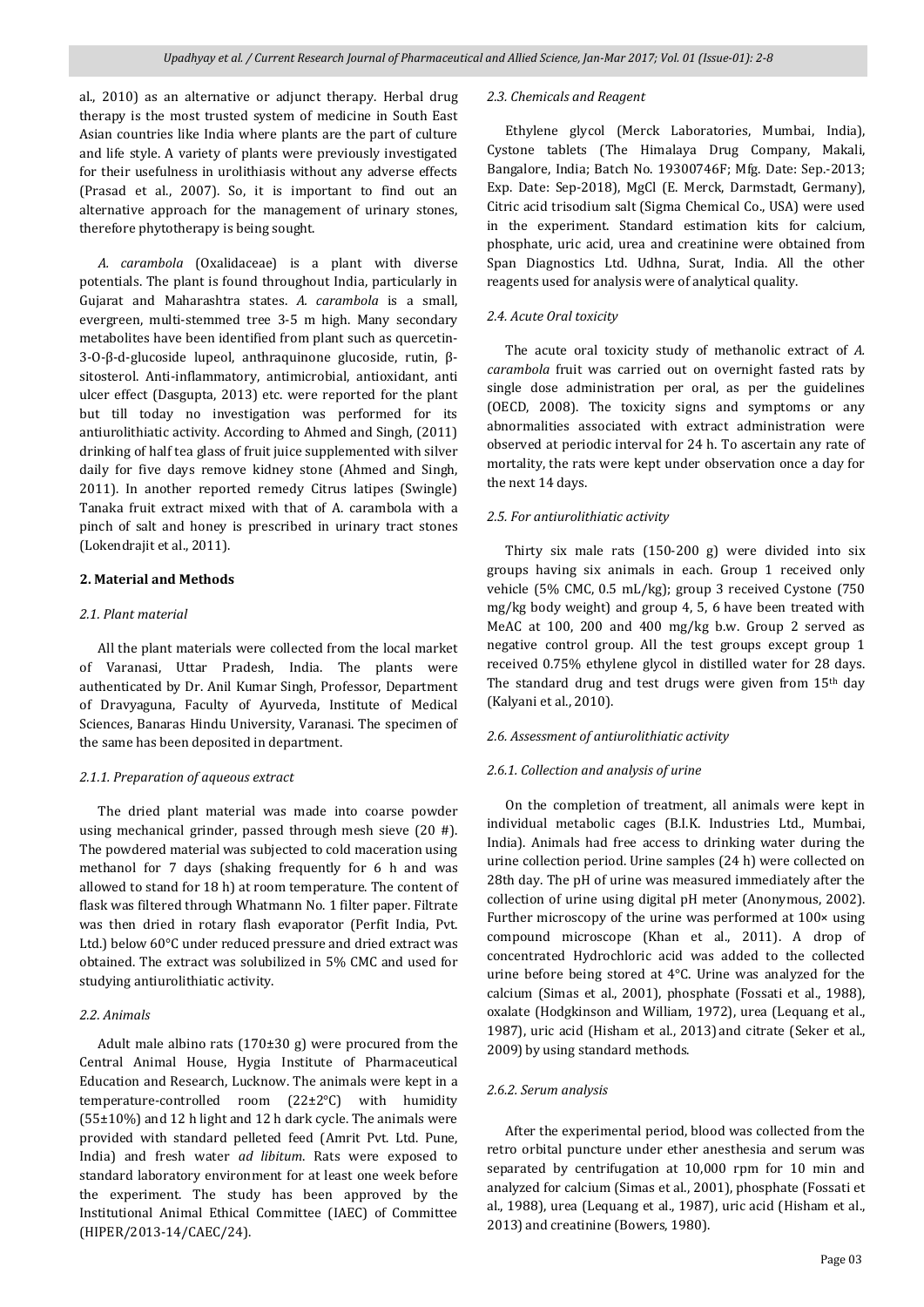#### *2.6.3. Kidney homogenate analysis*

 The animals were sacrificed by cervical decapitation and the abdomen was cut open to remove both the kidneys from each animal. Isolated kidneys were cleaned off extraneous tissue and wet weight of kidney was measured (g/100 g b.w) followed by preservation in 10% neutral formalin. Left kidney was weighed on electronic weighing balance, and dried at 800C in a hot air oven and weight of kidney (g/100 g b.w.) was measured. A sample of 100 mg of the dried kidney was boiled in 10 mL of 1 N hydrochloric acid for 30 min. and homogenized. The homogenate was centrifuged at 2000 rpm for 10 min and the supernatant was separated. The calcium, phosphate and oxalate content in kidney homogenate were determined (Kalyani et al., 2010).

#### *2.6.4. Enzyme assay*

 A portion of kidney was taken from all the groups, and a 30% w/v homogenate was prepared in 0.9% buffered KCl (pH 7.4) for the estimation of superoxide dismutase (SOD) (Kakkar et al., 1984), Glutathione (GSH) (Sedlak and Lindsay, 1968) and malondialdehyde (MDA) (Okhawa et al., 1979).

#### *2.7. Statistical Analysis*

 Results were expressed as mean ± S.E.M. Differences among data were determined using one-way ANOVA followed by Tukey's Multiple Comparison Test (Graph Pad Prism software for windows, version 5.01). *p*<0.05 was considered statistically significant.

### **3. Results**

#### *3.1. Acute Oral Toxicity*

 Up to 5000 mg/kg dose of crude extract of *A. carambola*  fruits (MeAC), no adverse effects were observed on the respiratory, circulatory, autonomic and central nervous systems and somatomotor activity. Also, the behavioural pattern was found to be normal throughout the study period. None showed any sign of abnormal change in skin, fur, eyes and mucous membranes. Tremors and convulsions were also not observed in any of the survivor. Thus, the extract was found to be safe upto 5000 mg/kg body weight. Doses of 100, 200 and 400 mg/kg b.w. were selected for the pharmacological studies on the basis of pilot study.

# *3.2. Urine microscopy*

 On microscopic examination at 100× using compound microscope, it was found that the urine of normal group was

devoid of any crystals (Figure 1), while in calculi induced group, the urine sample showed abundant, large crystals of Calcium oxalate. In preventive regimen, the MeAC (400) showed better dissolution of the preformed crystals of Calcium oxalate as compared with MeAC (200) and MeAC (100). However, small fragments of crystals were seen in both the animal groups treated with MeAC (200) and MeAC (100). The result of MeAC (400) in preventive regimen was comparable to that of standard drug (cystone) treated group, which showed few crystals of calcium oxalate.

#### *3.3. Urine Analysis*

 In the present study, urolithiasis was induced by the supplementation of normal commercial diet with glycolic acid for the 28 days. Table 1 indicates the various physical parameters that were measured including the volume of urine collected at the end of the treatment, the pH of urine and the weight of dry and wet kidney. The volume of urine was reduced in calculi induced animals as compared to normal control group. The treatment with MeAC (100, 200, 400 mg/mL) and standard drug Cystone increase the volume of urine in calculi induced animals when compared with control. MeAC 400 significantly increases the volume of urine when compared with normal animals as well as Cystone treated animals. The pH of urine of calculi induced animals were significantly (*p*<0.05) increased as compared to normal control rats which was slightly acidic. The treatment with MeAC 400 and Cystone significantly  $(p<0.05)$  decreases the pH of urine near to neutral in calculi induced animals. There was a significant (*p*<0.05) increase in the kidney weight (both dry and wet weight) of animals receiving 3% glycolic acid which was significantly (*p*<0.05) reduced by the treatment with Cystone and MeAC 400.

|  |  |  |  |  | Table 1: Effect of MeAC on various physical parameters of urine |
|--|--|--|--|--|-----------------------------------------------------------------|
|--|--|--|--|--|-----------------------------------------------------------------|

| Group           | Volume<br>$mL/24$ hr)          | рH                           | Wet<br>weight<br>(g/100g)<br>of kidney | Dry weight<br>$(g/100 g)$ of<br>kidnev |
|-----------------|--------------------------------|------------------------------|----------------------------------------|----------------------------------------|
| Normal          | $4.75 \pm 0.49$                | $6.88 \pm 0.15$              | $0.72 \pm 0.04$                        | $0.32 \pm 0.03$                        |
| Calculi induced | $12.61 \pm 0.69$ <sup>a</sup>  | $8.85 \pm 0.17$ <sup>a</sup> | $1.39 \pm 0.09^a$                      | $0.54 \pm 0.04$ <sup>a</sup>           |
| Std Cystone     | $16.46 \pm 0.73$ <sup>ab</sup> | $6.89 \pm 0.16^b$            | $0.81 \pm 0.05^{\rm b}$                | $0.32 \pm 0.02^b$                      |
| <b>MeAC 100</b> | $11.41 \pm 0.41^b$             | $8.31 \pm 0.26$ <sup>a</sup> | $1.13 \pm 0.05^a$                      | $0.45 \pm 0.02$ <sup>a</sup>           |
| MeAC 200        | $18.28 \pm 0.83$ <sup>ab</sup> | $8.02 \pm 0.27$ <sup>a</sup> | $0.97 \pm 0.10^b$                      | $0.41 \pm 0.02^b$                      |
| MeAC 400        | $22.24 \pm 0.69$ <sup>ab</sup> | $7.17 \pm 0.21^{\rm b}$      | $0.78 \pm 0.03^{\rm b}$                | $0.34 \pm 0.02^b$                      |
|                 |                                |                              |                                        |                                        |

All results are expressed as Mean ± S.E.M (*n*=6 in each group). Statistical comparison was made by one way ANOVA followed by the Tukey's multiple comparison tests. <sup>a</sup>*p*<0.05, statistically significance as compared to normal control. b*p*<0.05, statistically significance as compared to Ethylene glycol induced Calculi.

**Table 2: Effect of MeAC on various parameters in urine** 

| Group           | Calcium<br>(mg/24 hr)         | Phosphate<br>(mg/24 hr)       | <b>Oxalate</b><br>(mg/24 hr)  | Urea<br>(mg/24 hr)            | Uric Acid<br>(mg/24hr)       | Citrate<br>(mg/24 hr)          |
|-----------------|-------------------------------|-------------------------------|-------------------------------|-------------------------------|------------------------------|--------------------------------|
| Normal          | $3.89 \pm 0.16$               | $3.12 \pm 0.05$               | $3.59 \pm 0.42$               | $7.87 \pm 0.50$               | $1.68 \pm 0.17$              | $17.21 \pm 0.58$               |
| Calculi induced | $16.97 \pm 0.61$ <sup>a</sup> | $16.45 \pm 0.95$ <sup>a</sup> | $12.03 \pm 0.42$ <sup>a</sup> | $13.77 \pm 0.66^a$            | $5.76 \pm 0.54$ <sup>a</sup> | $10.03 \pm 0.30$ <sup>a</sup>  |
| Std Cystone     | $4.56 \pm 0.31$ <sup>b</sup>  | $4.73 \pm 0.29$               | $4.19 \pm 0.18$ <sup>b</sup>  | $8.18 \pm 0.46$               | $2.08 \pm 0.32$ <sup>b</sup> | $21.18 \pm 0.64$ <sup>ab</sup> |
| MeAC 100        | $12.97 \pm 0.70$ ab           | $9.17 \pm 0.50$ ab            | $11.11 \pm 0.32$ <sup>a</sup> | $13.61 \pm 0.73$ <sup>a</sup> | $4.38 \pm 0.47$ <sup>a</sup> | $11.33 \pm 0.58$ <sup>a</sup>  |
| MeAC 200        | $8.11 \pm 0.38$ ab            | $7.12 \pm 0.60$ <sup>ab</sup> | $8.17 \pm 0.34$ <sup>ab</sup> | $11.69 \pm 2.01$              | $4.11 \pm 0.21$ ab           | $13.32 \pm 0.66$ <sup>ab</sup> |
| MeAC 400        | $4.90 \pm 0.43$ <sup>bd</sup> | $4.74 + 0.54$ <sup>bd</sup>   | $5.38 \pm 0.69$ <sup>b</sup>  | $9.65 \pm 0.30$               | $2.45 \pm 0.23^b$            | $22.69 \pm 0.47$ abde          |

All results are expressed as Mean ± S.E.M (*n*=6 in each group). Statistical comparison was made by one way ANOVA followed by the Tukey's multiple comparison tests. *p* < 0.05, statistically significance as compared to normal control. *b<sub>p</sub>* < 0.05, statistically significance as compared to Ethylene glycol induced Calculi.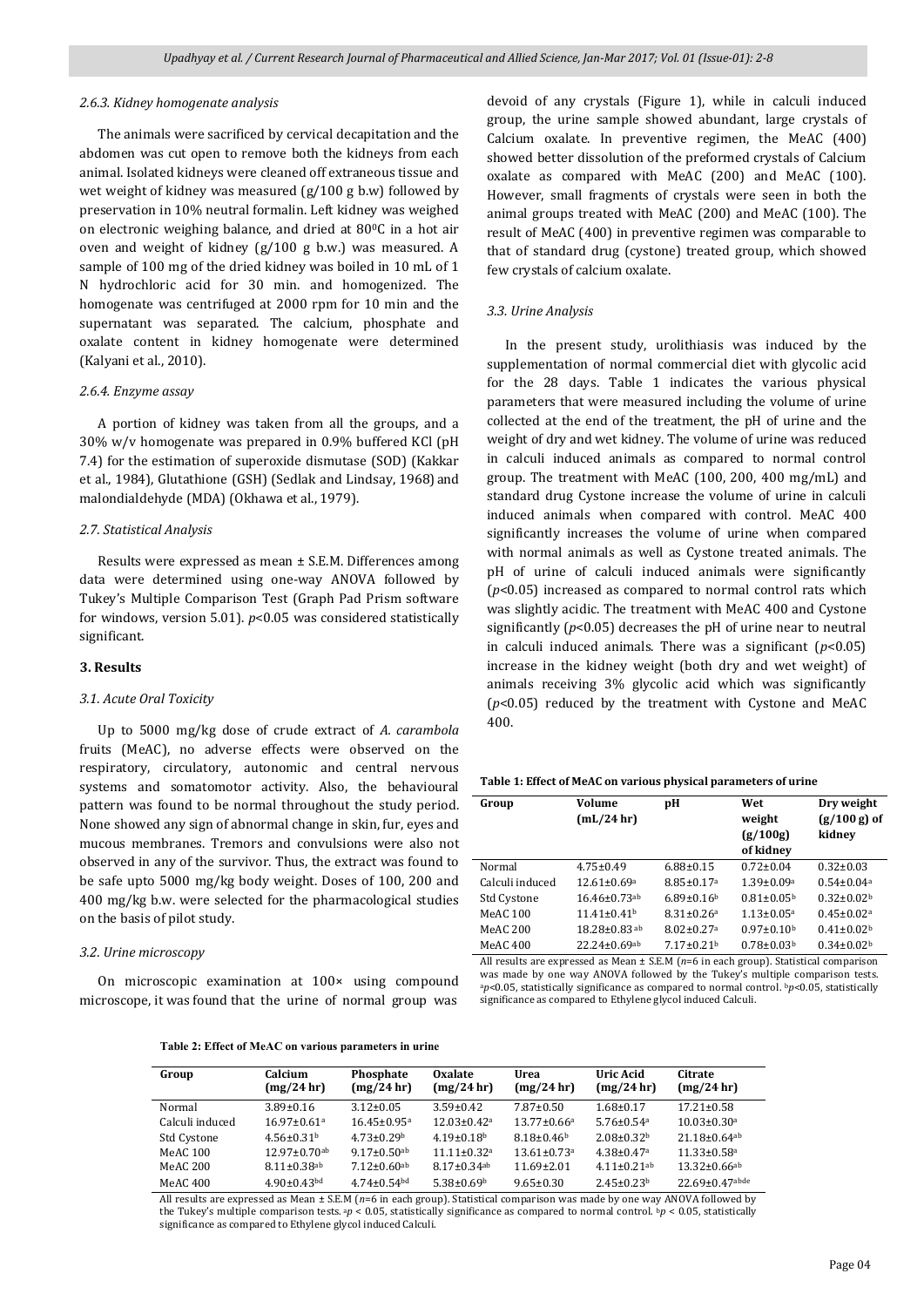**Table 3. Effect of MeAC on various parameters in serum** 

|                 | Calcium<br>(mg/dL)            | Phosphate<br>(mg/dL)          | Acid<br>Uric<br>(mg/dL)       | Urea<br>(mg/dL)                | Creatinine<br>(mg/dL)         |
|-----------------|-------------------------------|-------------------------------|-------------------------------|--------------------------------|-------------------------------|
| Normal          | $7.27 \pm 0.32$               | $4.12 + 0.29$                 | $4.34 + 0.23$                 | $38.04 \pm 1.01$               | $0.88 \pm 0.08$               |
| Calculi induced | $12.44 \pm 0.39$ <sup>a</sup> | $11.26 \pm 0.44^a$            | $9.44 \pm 0.53$ <sup>a</sup>  | $88.71 \pm 0.83$ <sup>a</sup>  | $7.66 \pm 0.24$ <sup>a</sup>  |
| Std Cystone     | $7.37 \pm 0.37$ <sup>b</sup>  | $5.09 + 0.14b$                | $4.91 + 0.29$                 | $37.85 \pm 1.60$               | $1.10 \pm 0.09$ <sup>b</sup>  |
| MeAC 100        | $11.17 \pm 0.46^a$            | $10.37 \pm 0.33$ <sup>a</sup> | $9.46 \pm 0.59$ <sup>a</sup>  | $69.37 \pm 3.20$ ab            | $7.85 \pm 0.27$ <sup>a</sup>  |
| MeAC 200        | $10.84 \pm 0.54$ <sup>a</sup> | $9.73 \pm 0.26$ <sup>ab</sup> | $7.02 \pm 0.36$ <sup>ab</sup> | $58.83 \pm 2.36$ <sup>ab</sup> | $4.39 \pm 0.30$ <sup>ab</sup> |
| MeAC 400        | $7.83 \pm 0.37$ <sup>b</sup>  | $5.12 \pm 0.33^b$             | $5.04 + 0.31b$                | $41.33 \pm 2.03^b$             | $1.37 \pm 0.22^b$             |

All results are expressed as Mean ± S.E.M (*n*=6 in each group). Statistical comparison was made by one way ANOVA followed by the Tukey's multiple comparison tests.  $ap < 0.05$ , statistically significance as compared to normal control. b*p* < 0.05, statistically significance as compared to Ethylene glycol induced Calculi.

**Table 4. Effect of MeAC on various parameters in kidney homogenate**

|                 | Calcium<br>(mg/g)            | Phosphate<br>(mg/g)          | Oxalate<br>(mg/g)             | Uric Acid<br>(mg/g)          |
|-----------------|------------------------------|------------------------------|-------------------------------|------------------------------|
| Normal          | $3.20 \pm 0.21$              | $3.51 \pm 0.15$              | $0.92 \pm 0.09$               | $1.85 \pm 0.19$              |
| Calculi induced | $6.64 \pm 0.27$ <sup>a</sup> | $6.79 \pm 0.35$ <sup>a</sup> | $4.28 \pm 0.25$ <sup>a</sup>  | $4.64 \pm 0.28$ <sup>a</sup> |
| Std Cystone     | $3.69 \pm 0.17$ <sup>b</sup> | $3.90 \pm 0.20$              | $1.11 \pm 0.09b$              | $2.15 \pm 0.14$ <sup>b</sup> |
| MeAC 100        | $6.42 \pm 0.24$ <sup>a</sup> | $6.12 \pm 0.35$ <sup>a</sup> | $3.93 \pm 0.31$ <sup>a</sup>  | $3.99 \pm 0.22$ <sup>a</sup> |
| MeAC 200        | $5.47 \pm 0.18$ ab           | $5.59 \pm 0.24$ ab           | $2.96 \pm 0.13$ <sup>ab</sup> | $3.80 \pm 0.15$ <sup>a</sup> |
| MeAC 400        | $4.02 \pm 0.20^{\rm b}$      | $4.18 \pm 0.21^{\rm b}$      | $1.44 \pm 0.19^b$             | $2.26 \pm 0.25^{\rm b}$      |

All results are expressed as Mean ± S.E.M (*n*=6 in each group). Statistical comparison was made by one way ANOVA followed by the Tukey's multiple comparison tests.  $a_p < 0.05$ , statistically significance as compared to normal control. b*p* < 0.05, statistically significance as compared to Ethylene glycol induced Calculi.

#### *3.4. Urine biochemistry*

 The details of 24 h urinary excretion of stone forming constituents namely calcium, phosphorous and oxalate as well as urinary excretion of uric acid and urea are shown in table 2. The animals treated with Ethylene glycol showed significant (*p*<0.05) increase in the urinary excretion of calcium, phosphate, uric acid, urea and oxalate as compared to the normal control group due to the hyperoxaluria. The animals treated with standard drug Cystone and MeAC 400mg/kg showed significant (*p*<0.05) reversal of these changes as compared to the negative control group. MeAC in the dosages of 100 mg/kg p.o showed insignificant reduction in the urinary excretion of uric acid, urea and oxalate as compared to the negative control group. MeAC in the dosages of 200 mg/kg p.o showed significant reduction in the urinary excretion of calcium, phosphate, uric acid and oxalate as compared to the negative control group. MeAC showed dose dependent reduction in the urinary excretion of calcium and oxalate. Urinary citrate flow was decreased by Ethylene glycol treatment. However, supplementation with MeAC 200 and 400 significantly (*p*<0.05) maintained the elevated level of citrate and restores it near to normal value. The effect of MeAC 400 was similar to standard drug cystone.

#### *3.5. Serum parameters*

 Effect of the MeAC on the various serum parameters such as calcium, inorganic phosphate, creatinine, uric acid and urea are summarized in the table 3. Renal stone induction caused impairment of renal functions, glomerular and tubular damage as reflected by significant  $(p<0.05)$  increase in the levels of serum creatinine, uric acid and urea in Ethylene glycol treated animals. The animals treated with standard drug Cystone and MeAC 400mg/kg showed significant ( $p$ <0.05) reversal of these changes as compared to the negative control group. MeAC in the



**Figure 1.** Urine Microscopy of unstained smear **[A]:** Normal; **[B]:** Calculi induced group (0.75% ethylene glycol); **[C]:** Standard drug treatment (ethylene glycol + Cystone 750 mg/kg bw); **[D]:** Test MeAC 100 (ethylene glycol + MeAC 100 mg/kg bw); **[E]:** Test MeAC 200 (ethylene glycol + MeAC 200 mg/kg bw); **[F]:** Test MeAC 400 (ethylene glycol + MeAC 400 mg/kg bw).

#### **Table 5.** *In vivo* **antioxidant activity of MeAC**

|                 | <b>LPO</b><br><b>[MDA</b><br>(nmol/g)<br>tissue)] | $SOD$ (units/g)<br>tissue)    | $GSH(\mu g/g)$<br>tissue)                                        |
|-----------------|---------------------------------------------------|-------------------------------|------------------------------------------------------------------|
| Normal          | $12.94 \pm 1.22$                                  | $36.39 \pm 0.47$              | 2959.05±197.90                                                   |
| Calculi         | 86.54±2.87 <sup>a</sup>                           | $9.50 \pm 3.58$ <sup>a</sup>  | 724.19±289.21ª                                                   |
| induced         |                                                   |                               |                                                                  |
| Std Cystone     | $17.01 \pm 0.44$ <sup>b</sup>                     | 34.81±0.37 <sup>b</sup>       | 2475.29±230.70b                                                  |
| <b>MeAC 100</b> | 71.57±1.77ab                                      | $12.58 \pm 1.80^a$            | 1008.80±249.96ª                                                  |
| <b>MeAC 200</b> | $43.34 \pm 3.38$ ab                               | $30.63 \pm 1.15^b$            | 1660.57±88.98ª                                                   |
| <b>MeAC 400</b> | $17.32 \pm 2.09^{\rm b}$                          | $33.02 \pm 0.34$ <sup>b</sup> | 2683.14±128.11 <sup>b</sup>                                      |
|                 |                                                   |                               | All according one concerned in Mean at CEM (a C in real concern) |

All results are expressed as Mean ± S.E.M (*n*=6 in each group). Statistical comparison was made by one way ANOVA followed by the Tukey's multiple comparison tests.  $^{a}p < 0.05$ , statistically significance as compared to normal control.  $b$ *p* < 0.05, statistically significance as compared to Ethylene glycol induced Calculi.

in the dosages of 100 g/kg p.o., showed insignificant reduction in the urinary excretion of phosphate, uric acid, urea and oxalate as compared to the negative control group. MeAC showed dose dependent reduction in the serum uric acid, urea and creatinine. The serum calcium and inorganic phosphate were also significantly increased in calculi-induced animals. However, treatment with standard drug Cystone and MeAC 400 mg/kg significantly (*p*< 0.05) lowered the elevated serum level of calcium and inorganic phosphate in calculi induced animals.

#### *3.6. Kidney homogenate biochemistry*

 The retention of crystalline components, namely calcium, phosphate and oxalate in various animal groups are shown in table 4. Results of in vivo antioxidant activity are summarized in the table 5. The calcium, phosphate, uric acid and oxalate level were significantly (*p*<0.05) increased in kidney homogenate of Ethylene glycol treated animals. However, treatment with standard drug Cystone and MeAC 400 mg/kg significantly (*p*< 0.05) maintained the levels of all parameters mentioned above. The MeAC (200 mg/kg) exhibit significant reduction in calcium, phosphate and oxalate level in kidney homogenate except uric acid level.

The animal treated with Ethylene glycol showed significant (*p*<0.05) increase of LPO as compared to the normal control group. The standard drug Cystone and MeAC showed signifi-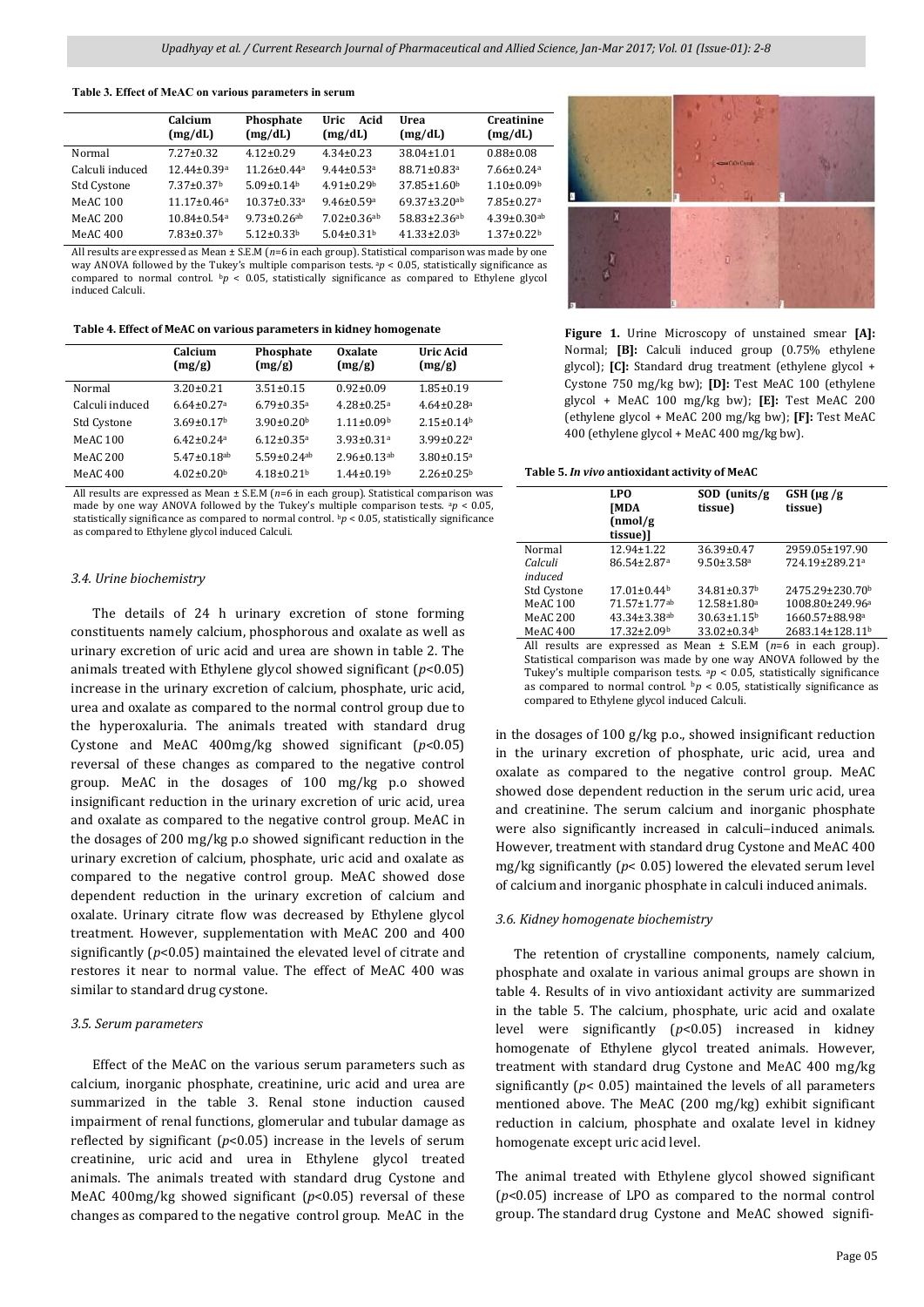-cant (*p*<0.05) reduction of LPO as compared to the negative control group. The effect of MeAC was dose dependent. The animal treated with the Ethylene glycol showed significant (*p*<0.05) decrease in the activity of SOD as compared to the normal control group. The standard drug Cystone and animals MeAC (200 and 400 mg/kg, p.o) showed significant (*p*< 0.05) increase in the activity of SOD as compared to the negative control group. The animal treated with the Ethylene glycol showed significant (*p*<0.05) decrease in the level of GSH as compared to the normal control group. The standard drug Cystone and MeAC 400mg/kg, p.o showed significant (*p*< 0.05) increase in the level of GSH as compared to the negative control group.

### **4. Discussion and Conclusion**

 Male rats urinary system is very much similar to that of human, therefore only male rats were selected as experimental animals for anti urolithiatic activity. Moreover, female sex hormones were reported as inhibitor of kidney stone formation by increasing osteopontin expression in the kidney and decreasing urinary excretion of oxalate while testosterone promotes stone formation by suppressing osteopontin expression (Lee et al., 1996). The outcome of the present study confirmed the traditional use of *A. carambola* on scientific background. It indicates that *A. carambola* is capable of preventing crystal formation or growth, stone formation and crystalluria. This effect could be valuable in preventing the calculi formation by flushing out the smaller crystals from the kidney and reducing the probability of their retention in the urinary tract.

 Ethylene glycol (EG), a metabolic precursor of oxalate is commonly used to induce urinary stone in experimental animals. Development of urinary calculi is multifaceted processes involving series of events viz. super-saturation, nucleation, crystal growth, aggregation of smaller crystals and adheration within the renal tubules. The MeAC treatment produced an increase in urine amount which may reduce super-saturation of urine, inhibit the nucleation and growth of crystals. Diuretic action of MeAC accelerate the process of excretion of stones with precipitating substances (calcium, phosphates and oxalates) which is one of the favorable requisition factors for stone formation by crystallization (Lee et al., 1996). Previously some diuretic drugs were also reported for antilithiatic activity (Kalyani et al., 2010; Patel et al., 2012). The pH was significantly affected by the MeAC treatment. calcium- and phosphatecontaining calculi is proted by an alkaline urine while acidic urine favors uric acid or cystine containing stones (Wagner and Mohebbi, 2010). The mechanism of alkaline urine production after ethylene glycol treatment and its possible correlation with nephrolithiasis in this rat model remains unclear and needs further studies. Our results are in accordance with other studies, as shown by the significant increase in kidney weight (Fossati et al., 1988). In calculi induced group, precipitation and accumulation of stone forming ions leads to increase in kidney weight, which was almost normalized by treatment with standard drug and MeAC.

Biochemical estimation of certain minerals in urine is an esse-

-ntial feature in determining the calculi nature. In this study, 28 days lithogenic treatment with EG in rats produces renal calculi composed of mainly calcium oxalate (Patel et al., 2012). The mechanism may be an imbalance between physiological stone promoters (calcium, phosphates and oxalates) and inhibitors (citrate). Increased urinary concentration of calcium, phosphates and oxalates were observed in EG treated rats. These minerals facilitate nucleation and crystallization of CaOx. Higher concentration of oxalate in urine increases probability of stone formation by 15 folds (Karadi et al., 2006). In addition, not only calcium and oxalate excretion but also excretion of inorganic phosphate was an important contributing factor in urinary stone (Soundarajan et al., 2006). EG treated rats shows a decline in the amount of citrate excreted in urine. Hypocitraturia is the major metabolic abnormality in patients with renal stones. Investigations of citrate metabolism in stone formers have shown that tubular citrate re-absorption is the main mechanism regulating urinary citrate excretion (Soundarajan et al., 2006). In urine, citrate complexes with calcium, reducing the free calcium ion activity. The complex formation was pH dependent and observed above the pH 6.5 (Ghodkar, 1994).

 EG treatment resulted into renal damage and decline in glomerular filtration rate (GFR). The two factors contribute in accumulation of nitrogenous waste products *viz*. urea, creatinine and uric acid in the blood (Tania et al., 1999).Hyperuricosuria decreases CaOx solubility through specific protein, moreover it reduces the inhibitory activity of glycos-amino-glycans (Selvam et al., 2001). Treatment with MeAC lowered the serum levels of these markers as well as excretion of uric acid, thus reduces the risk of stone formation. Due to deposition of stone forming minerals i.e. calcium and oxalate, their level in wet tissue increases in EG treated rats which was later revert back toward normal by the MeAC. It further reduces chance of renal cell injury induced by CaOx crystal. The effect of MeAC might be due to the increased bioavailability of NO (nitric oxide) which in turns activates GMP (Guanosine monophosphate) that controls the increase in intracellular calcium levels (Jaydip et al., 2010). Previously it was reported that plants containing pytochemicals which acts as NO donors enhance the intracellular calcium (Jaydip et al., 2010). Elevated urinary oxalate level in urine has been reported to induce lipid peroxidation and cause renal damage by reacting with polyunsaturated fatty acids in cell membrane (Karadi et al., 2006). The decrease in concentration of creatinine, urea and uric acid in serum and calcium, phosphate and oxalate in urine in MeAC treated rats were attributed to rich antioxidants (SOD and GSH) present in these extract as evident from decreased lipid peroxidation and increased levels of antioxidant (SOD and GSH) as compared to rats supplemented with a calculi-producing diet.

 Stone matrix protein fractions nucleation and aggregation was promoted by certain circumstances which develop peroxidation and depletion of thiol content and leads to increase in the oxalate binding activity. This behavior is also associated with peroxidized mitochondria and nuclei suggesting that the peroxidation can be a causative factor for the initiation of stone formation (Ramezani et al., 2009).

 The test drug *A. carambola* has been previously reported for its antioxidant activity especially due to presence of polyphenol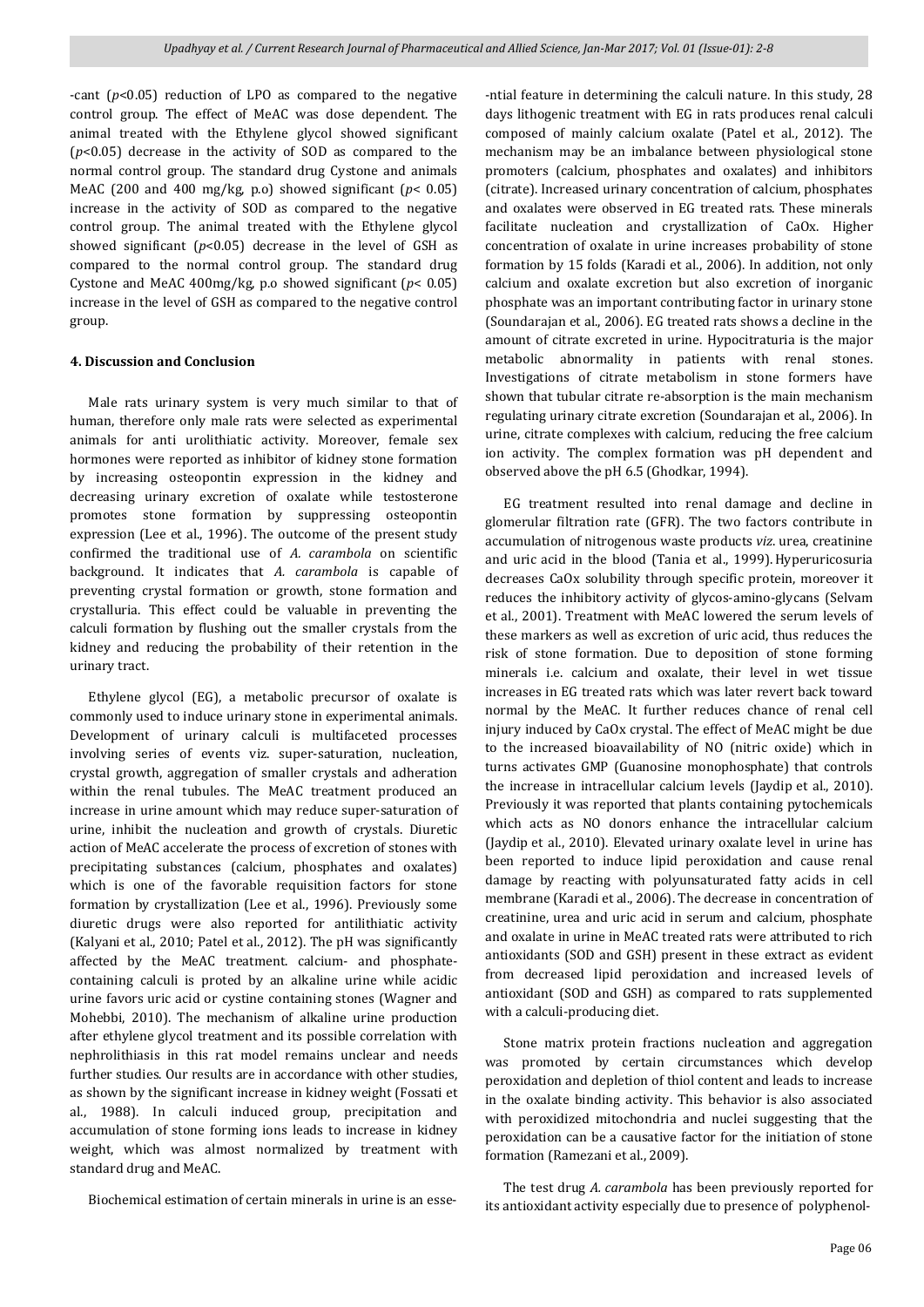-oxidase, proanthocyanidins, epicatechin and vitamin C (Leong and Shui, 2002) suggesting that it at least partially evolves the antioxidant mechanism to induce the antilithogenic effect. Stone formation process caused hypertrophy and extensive calcium oxalate crystal deposition in kidneys of untreated rats accompanied by oxidative damage as reflected from increased levels of markers of oxidative injury (MDA and protein carbonyl content) and decreased activities of antioxidant enzymes along with GSH levels in kidneys (Bashir et al., 2009). Therefore, these antioxidant enzymes compensate the enhanced oxidative stress in the kidney. The decreased activities of catalase in the nephrolithiasis in the present study may have led to more  $H_2O_2$ accumulation in the kidney, resulting in more hydroxyl radical formation; because catalase is the only enzyme that regulates the potent hydroxyl radical (Selvam, 2002). MeAC may prevent the lipid peroxidation induced renal damage caused by calcium oxalate crystals deposition in the kidney. MeAC also significantly increases the levels of SOD and GSH levels in kidney as compared to the control animals, which suggests its efficacy in preventing free radical-induced damage. Previously potential antioxidants like *Punica granatum* fruits (Rathod et al., 2012) and Vitamin E were reported to prevent calcium oxalate crystal deposition in the kidney by preventing oxidative damage to the renal tissue induced by hyperoxaluria, leads to prevent the attachment of calcium oxalate crystal and subsequent development of the kidney stones (Rathod et al., 2012).

 Moreover, deficiency of inhibitory factors and the presence of promoters in urine are considered to be the most important risk factors in the process of urinary stone disease (Selvam et al., 2001). When these conditions favor stone formation, the antiadherent layer of glycos-amino-glycans acts as a protective barrier against urinary stone disease. If this layer is damaged, i. e. due to bacterial infection, a calculi nucleus might develop leading to a full stone in the urinary tract. Antimicrobial as well as anti-inflammatory properties of the drug also favor its antilithogenic by protecting the anti-adherent glycosaminoglycans layer covering the epithelium of the collecting system (Ramezani et al., 2009) as reported previously for some other drugs (Kalyani et al., 2010; Rathod et al., 2012). Moreover some of the phytoconstituents of the plant may be responsible for its activity. It contains saponins and flavonoids (Thomas et al., 2008). Earlier reports show that flavonoids rich plant extracts and saponin derivatives posses anti-urolithiatic activity (Patel et al., 2012; Park *et al*., 2007). Other phyto-constituents present in plants were also reported for anti-urolithiatic activity like anthraquinone glycoside (Kalyani et al., 2010), rutin (Jaydip et al., 2010), lupeol (Anand et al., 1995) and quercetin (Park et al., 2007).

 In this paper, we demonstrated the effectiveness of *A. carambola* in reducing oxalate deposition in the renal tissues and facilitate disintegration of formed stone ultimately thereby contributes in the prevention of recurrence of urolithiasis. This study is preliminary and requires further continuation for understanding the mechanisms through which *A. carambola* exerts its antiurolithiatic actions. The findings justify the traditional use of *A. carambola* in the treatment of renal calculi.

# **CONFLICT OF INTEREST**

Authors report no conflict of interest.

# **Reference**

- Ahmed MM, Singh PK. Traditional Knowledge of Kidney Stones Treatment by Muslim Maiba (Herbalists) of Manipur, India. Not Sci Biol. 2011; 3: 12-15.
- Anand R, Patanaik GK, Roy K, Bhaduri AP. Antioxaluric and anticalciuric activity of lupeol derivatives. Indian J Pharmacol. 1995; 27: 265‒269.
- Anonymous, Quality control methods for medicinal plant materials (World Health Organization), Geneva, A.I.T.B.S. Publishers and Distributors, Delhi, 2002, pp. 8-60.
- Bashir S, Gilani AH. Antiurolithic effect of *Bergenia ligulata* rhizome: an explanation of the underlying mechanisms. J Ethnopharmacol. 2009; 122: 106–116.
- Bouanani S, Henchiri C, Migianu-Griffoni E, Aouf N, Lecouvey M. Pharmacological and toxicolog ical effects of *Paronychia argentea* in experimental calcium oxalate nephrolithiasis in rats. J Ethnopharmacol. 2010; 129: 38-45.
- Bowers LD. Kinetic serum creatinine assays I. The role of various factors in determining specificity. Clinical Chem. 1980; 26: 551-4.
- Butterweck V, Khan SR. Herbal medicines in the management of urolithasis: alternative or complementary. Planta Medica. 2009; 75: 1095–103.
- Dasgupta P, Chakraborty P, Bala NN. *Averrhoa Carambola*: An Updated Review. Int J Pharma Res Rev. 2013; 2: 54-63.
- Fossati P, Tarenghi G, Musitelli C. Enzymatic Colorimetric Method for the Determination of Inorganic Phosphorus in Serum and urine. J Clin Chem Clin Biochem. 1988; 26: 399.
- Ghodkar PB. Chemical tests in kidney disease. In: Textbook of Medical Laboratory Technology. 1st ed. Bhalani Publishing House, Mumbai 1994. pp. 118-132.
- Hisham HH, Zain ZM, Musa NLW, Lin YC, Trimbee E. Spectrophotometric Determination of Uric Acid in Urine Based-Enzymatic Method Uricase with 4-Aminodiphenylamine Diazonium Sulfate (Variamine Blue RT Salt). J Anal Bioanal Tech. 2013; S7: 011.
- Hodgkinson A, William ANN. An improved colorimetric procedure for urine Oxalate. Clin Chim Acta. 1972; 36: 127-132.
- Jaydip G, Pawar A, Deshmukh C, Kuchekar B. Inhibitory effect of rutin and curcumin on experimentally-induced calcium oxalate urolithiasis in rats. Pharmacog Res. 2010; 2: 388–392.
- Kakkar P, Das B, Viswanathan PN. A modified spectrophotometric assay of superoxide dismutase. Indian J Biochem Biophys. 1984; 21: 130–132.
- Kalyani D, Pawar AT, Chandrasekhar SB, Dighe SB, Divakar G. Protective effect of the hydro-alcoholic extract of *Rubia cordifolia* roots against ethylene glycol induced urolithiasis in rats. Food Chem. Toxicol. 2010; 48: 1013–1018.
- Karadi RV, Gadge NB, Alagawadi KR, Savadi RV. Effect of *Moringa oleifera* Lam. root-wood on ethylene glycol induced urolithiasis in rats. J Ethnopharmacol. 2006; 105: 306–311.
- Khan A, Bashir S, Khan SR, Gilani AH. Antiurolithic activity of *Origanum vulgareis* mediated through multiple pathways. BMC. Complementary Altern Med. 2011; 11: 96.
- Lee YH, Huang WC, Huang JK, Chang LS. Testosterone enhances whereas estrogen inhibits calcium oxalate stone formation in ethylene glycol treated rats. J Urol. 1996; 156: 502–505.
- Leong LP, Shui G. An investigation of antioxidant capacity of fruits in Singapore markets. Food Chem. 2002; 76: 69–75.
- Lequang NT, Migueres G, Roche D, Pelladeau ML, Labrousse F. Improved dye procedure for determining urea concentration by using ophthalaldehyde and naphthyl ethylenediamine. Clin Chem. 1987; 33: 192.
- Lokendrajit N, Swapana N, Singh CD, Singh CB. Herbal folk medicines used for urinary and calculi/stone cases complaints in Manipur. NeBIO. 2011; 2: 1-5.